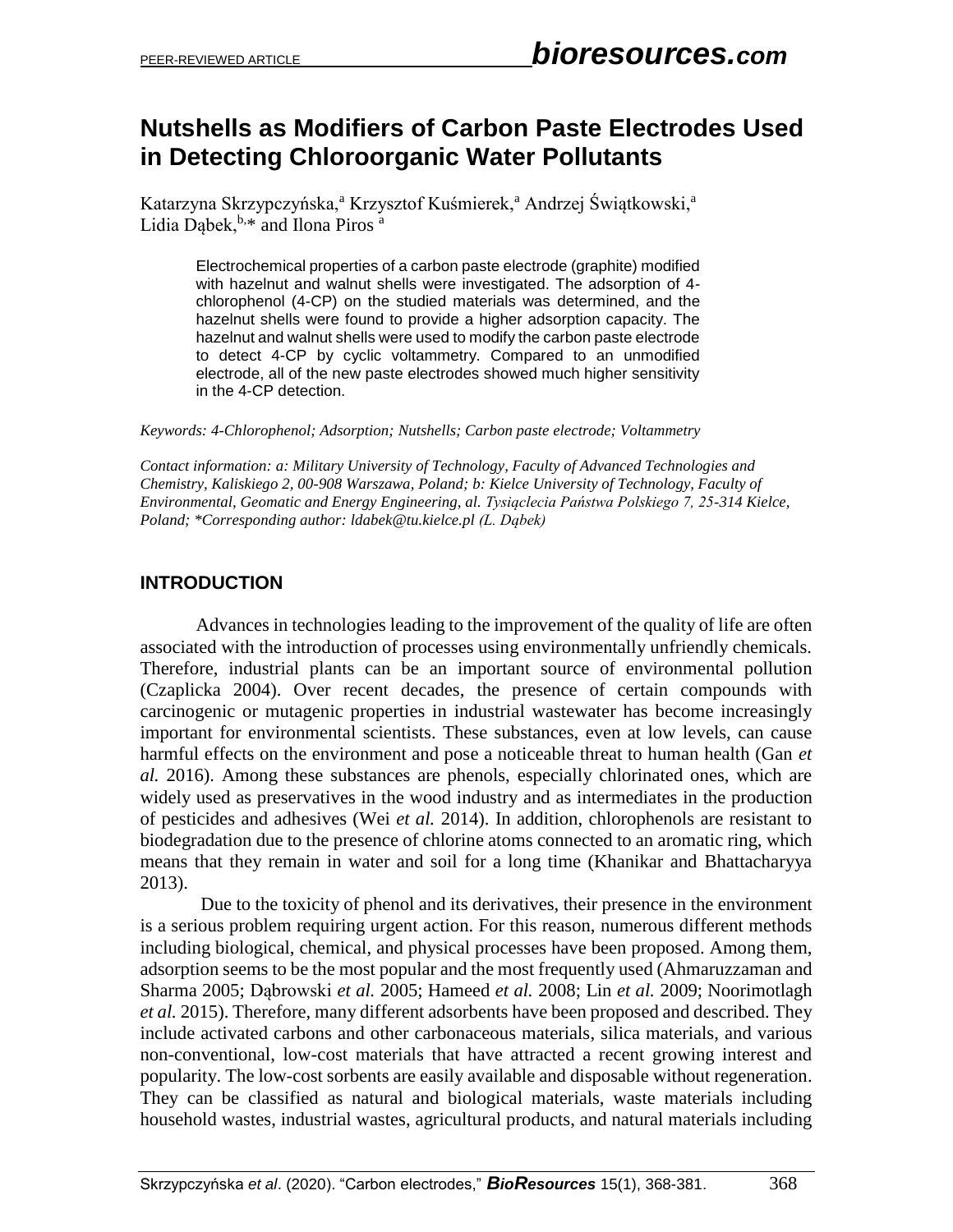sea materials, soil and ore materials (Lin *et al.* 2009; Soto *et al.* 2011; Zhou *et al.* 2015).

For researchers dealing with the environment, both research and the development of selective and rational methods for the detection and determination of phenols are of increasing importance (Das *et al.* 2014). There are many methods based on chromatographic techniques, capillary electrophoresis (Almeda *et al.* 2007; Fan *et al.* 2015; Saraji and Ghani 2015), and spectroscopy (Mukdasai *et al.* 2016). However, all these techniques have some disadvantages, such as preparation time, high costs, solvents and reagent consumption, and the need for well-trained analysts (Amiri *et al.* 2012). Currently, it is preferable to search for alternative, non-classical methods that could be simple, fast and clean, taking into account, for example, the principles of green chemistry (Gałuszka *et al.* 2013).

In this context, electrochemical sensors, *e.g.*, carbon paste electrodes (CPE), are excellent devices used for initial analysis (Cao *et al.* 2014). They require minimal sample preparation, they are easy to modify, and they are useful for collecting data. In addition, they are sensitive, require a small amount of the sample, and the analysis is carried out quickly and is characterized by high selectivity (Oliveira *et al.* 2014).

There are currently few reports on the determination of chlorophenols by means of sensors due to difficulties and the fact that they have the ability to generate intermediates covering the surface of the electrode with a thin film. As a consequence, the surface of the sensor becomes passivated. In recent years, attention has been focused on alternative cheap adsorbents of natural origin, *i.e.*, biological or mineral (Mojica *et al.* 2007; Gómez *et al.* 2011; Devnani and Satsangee 2013; Elroby 2015; Dar *et al.* 2016). Generally, these materials are easily available. In this work, carbon paste electrodes modified with hazelnut shells (HS) and walnut shells (WS) for the detection of 4-chlorophenol (4-CP) in an aqueous environment are produced.

#### **EXPERIMENTAL**

#### **Materials and Research Methodology**

The 4-chlorophenol (>99%) used in the electrochemical studies was obtained from Sigma (St. Louis, USA). The hazelnut shells (*Corylus avellana*) and walnut shells (*Juglans regia*) were selected as modifiers of the carbon paste electrodes.

The nutshells were first crushed and then milled in a mixer. Then, they were put through a 2.0 mm sieve and then through a 1.0 mm sieve. In the experiments, fractions with a grain size in the range of 1.0 to 2.0 mm were used (with an average size of about 1.5 mm). Before use, all of the modifiers were thoroughly washed with deionized water and dried in a vacuum oven at 130 °C until they reached a constant weight.

Scanning electron microscope (SEM) photos of these materials were taken at the same magnification using a Philips XL30/LaB6 SEM (Amsterdam, Netherlands). The chemical composition of their surface was also determined using energy dispersive (EDS) X-ray microanalysis. The BET surface area of the nutshells was calculated based on the low temperature  $N_2$  adsorption data obtained using a Gemini 2360 analyzer (Micromeritics, Norcross, GA, USA). For the adsorption and electrochemical studies, the tested materials were stored in a desiccator until they were used.

Sorption of 4-chlorophenol with 0.1 mol/dm<sup>3</sup> of Na<sub>2</sub>SO<sub>4</sub> solution on the HS and WS shells was investigated at various initial adsorbate concentrations in the range of 0.05 to  $0.5 \text{ mmol/dm}^3$ .

The tests were conducted in Erlenmeyer flasks. In the flasks, 0.04 dm<sup>3</sup> of the 4-CP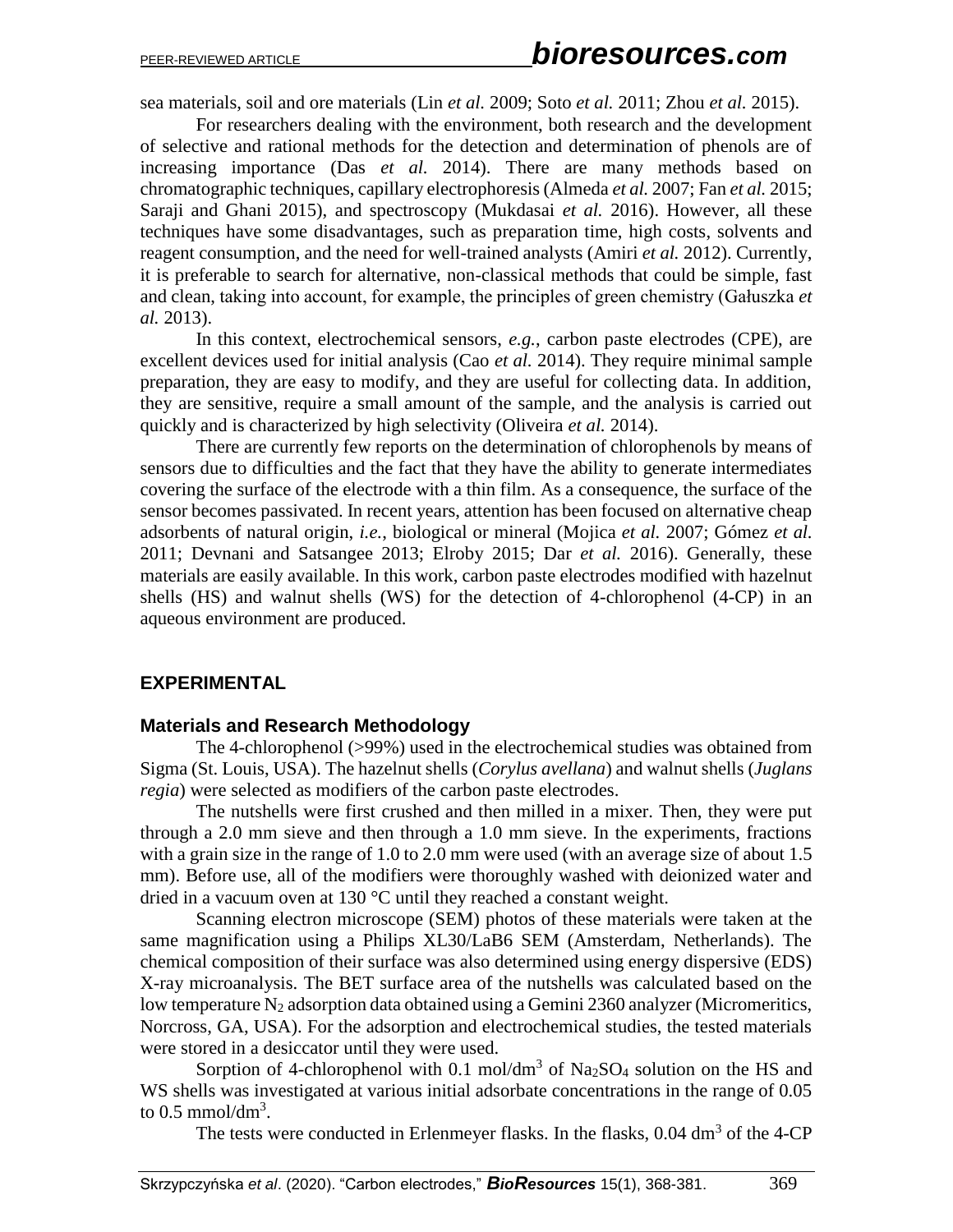solutions of an appropriate concentration and 1 g of adsorbent (either hazelnut or walnut shell) were introduced. The contents of the flasks were shaken at 200 rpm at 25  $^{\circ}$ C. After 24 h, the solution samples were filtered and analyzed for 4-chlorophenol content. The adsorbate concentration in the solution was determined spectrophotometrically (Varian, Carry 3E spectrophotometer, Palo Alto, USA).

The adsorption capacity of 4-CP on nutshells  $(q_e)$  was calculated from the dependence using Eq. 1,

$$
q_e = (C_0 - C_e)V/m
$$
 (1)

where  $q_e$  is the amount of adsorbate adsorbed on the surface of the adsorbents (mmol/g),  $C_0$  is the initial concentration of 4-CP in solution (mmol/dm<sup>3</sup>),  $C_e$  is the equilibrium concentration after 24 h (mmol/dm<sup>3</sup>), *V* is the volume of the solution (dm<sup>3</sup>), and *m* is the mass of the nutshells (g).

The adsorption kinetic studies were conducted in shaken Erlenmeyer flasks at room temperature for initial 4-CP concentration of 0.2 mmol/dm<sup>3</sup>. Samples were continually taken from the solution at given intervals and analysed. The adsorbed 4-CP  $(q_t, \text{mmol/g})$ was calculated by following equation,

$$
q_t = (C_0 - C_t)V/m \tag{2}
$$

where  $q_t$  is the amount of 4-CP adsorbed onto adsorbent at time  $t$  (mmol/g),  $C_0$  and  $C_t$  are the initial concentration (mmol/dm<sup>3</sup>) and concentration at time  $t$  (mmol/dm<sup>3</sup>), respectively, *m* is the mass of the adsorbent (g), and *V* is the volume of the solution (dm<sup>3</sup>).

From the prepared materials, carbon paste electrodes were made with two content modifiers of 5 wt.% and 10 wt.% in a mixture with graphite. The pastes were prepared by grating a mixture of powdered graphite (Sigma) with the addition of a modifier in an agate mortar, and then adding the appropriate amount of paraffin oil (Nujol) until a homogeneous consistency was obtained. The resulting pastes were conditioned for 72 h in a desiccator. After this time, small portions of the paste were placed in the hollow of a Teflon electrode body, lightly compacted, and then polished on smooth paper to smooth the surface. Voltammetric measurements were collected using an AutoLab analyzer (Eco Chemie B.V., Utrecht, Netherlands) equipped with a PGSTAT 20 potentiometer coupled to a computer with GPES version 4.9 software.

A three-electrode system was used, where the working electrode was a carbon paste electrode, the reference electrode was a saturated calomel electrode (SCE), and the counter electrode was a platinum wire. Voltammetric tests were performed for various concentrations of 4-chlorophenol solution (in the range of 0.1 to 0.5 mmol/dm<sup>3</sup>) in 0.1  $mol/dm<sup>3</sup>$  sodium sulphate. During all measurements, the following parameters were maintained: the scan rate was 50 mV/s, the potential of the working electrode was 50 mV, the potential pulse amplitude was  $25 \text{ mV}$ , and the potential step was  $5 \text{ mV}$ .

## **RESULTS AND DISCUSSION**

#### **Nutshells Characterization**

To compare the surface of the shells of both kinds of nuts, SEM  $(100 \times$ magnification) pictures were taken and are shown in Fig. 1. The results of EDS analysis for hazelnut and walnut shells are presented in Table 1. SEM-EDS analyses showed large amounts of C and O (comparable for both analyzed materials), and then about 20 times smaller but also comparable amounts of Ca and K. Other predominant elements in hazelnut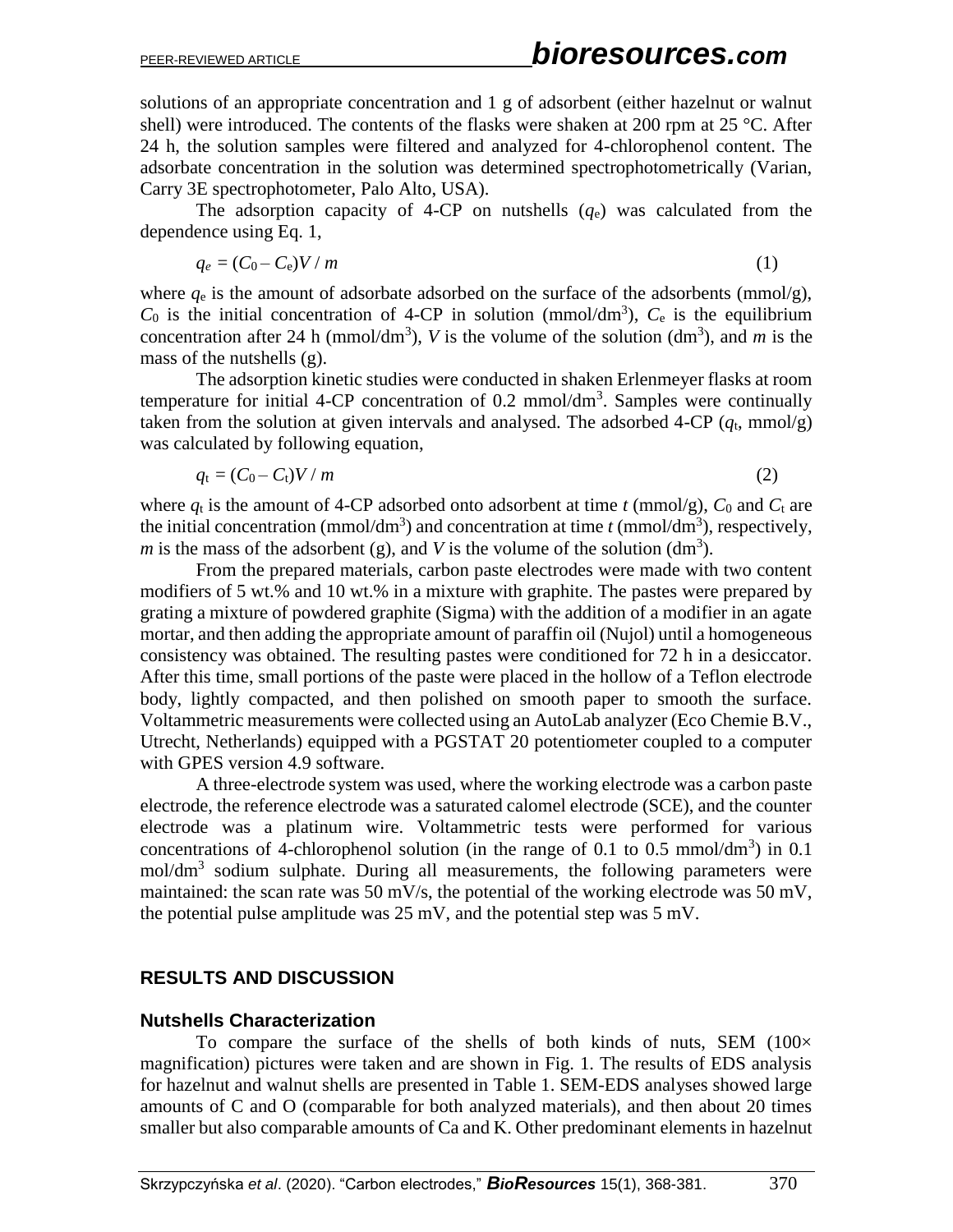shells were S, P, Si, and Mg. Small amounts of Fe and Cu were also found in walnut shells, although these were much higher than their contents in hazelnut shells.

| Hazelnut            | Content (wt%) |      |      |      |      |      |      |      |                |      |      |
|---------------------|---------------|------|------|------|------|------|------|------|----------------|------|------|
| shells              | C             | O    | K    | Ca   | Mg   | S    | СI   | Si   | P              | Fe   | Cu   |
| External<br>surface | 52.8          | 41.5 | 2.27 | 2.10 | 0.06 | 0.12 | 0.11 | 0.16 | 0.07           | 0.24 | 0.43 |
| Cross-section       | 54.9          | 44.4 | 0.16 | 0.04 | 0.06 | ۰    | ۰    | 0.06 | $\blacksquare$ | 0.07 | 0.18 |
| Inner surface       | 51.6          | 43.2 | 2.02 | 1.81 | 0.10 | 0.12 | 0.09 | 0.18 | 0.07           | 0.29 | 0.39 |
| Walnut shells       | Content (wt%) |      |      |      |      |      |      |      |                |      |      |
|                     | C             | O    | Κ    | Сa   | Mg   | S    | CI   | Si   | P              | Fe   | Cu   |
| External<br>surface | 49.3          | 43.2 | 1.20 | 3.17 | 0.86 | 0.16 | ۰    | 0.08 | 1.86           | ۰    |      |
| Cross-section       | 54.8          | 44.5 | 0.25 | 0.17 | 0.06 | ۰    | ۰    | 0.05 | -              | ۰    | 0.04 |
| Inner surface       | 54.7          | 39.7 | 1.82 | 2.23 | 0.42 | 0.63 | 0.14 | 0.21 | 0.24           | 0.02 |      |

**Table 1.** EDS Analysis for the Tested CPE Modifiers

The nutshells were subjected to elemental analysis (Table 2). The results for C and O in the shells of both types of nuts were similar for both test methods (Tables 1 and 2). Some minor differences may have resulted from the differences in the EDS method (surface layer testing) and elemental analysis (for the whole sample mass by the combustion method).

The specific surface areas for hazelnut and walnut shells were 8.5 and 7.1  $\text{m}^2/\text{g}$ , respectively. These values are low but comparable with the results reported by other authors (Kuśmierek and Świątkowski 2015a; Şencan *et al.* 2015; Tang *et al*. 2017). For example the *S*<sub>BET</sub> of the hazelnut shells was  $5.92 \text{ m}^2/\text{g}$  (Şencan *et al.* 2015) and the surface area of the walnut shells ranged from 1.01 to  $3.12 \text{ m}^2/\text{g}$  (Tang *et al.* 2017).

| Material | Content (wt.%) |       |      |      |  |  |  |
|----------|----------------|-------|------|------|--|--|--|
|          |                |       |      |      |  |  |  |
| HS       | 50.04          | 43.21 | 5.89 | 0.43 |  |  |  |
| WS       | 48.72          | 44.51 | 5.74 | 0.33 |  |  |  |

**Table 2.** Elemental Analysis for the Tested CPE Modifiers

Information on the physicochemical properties of the materials used was presented by Kuśmierek and Świątkowski (2015a). In order to better examine the surface of the hazelnuts and walnuts shells, the water vapor adsorption isotherms were determined (Fig. 2), and on their basis the number of  $H_2O$  primary adsorption centers was determined  $(a_0)$ using Eq. 3,

$$
h/a = (1/a_0c) - (1h/a_0)
$$
\n(3)

where *h* is the equilibrium relative pressure, *a* is the adsorption ( $\text{mmol/g}$ ), *c* is the equation constant, and  $a_0$  is the number of primary adsorption centers (mmol/g).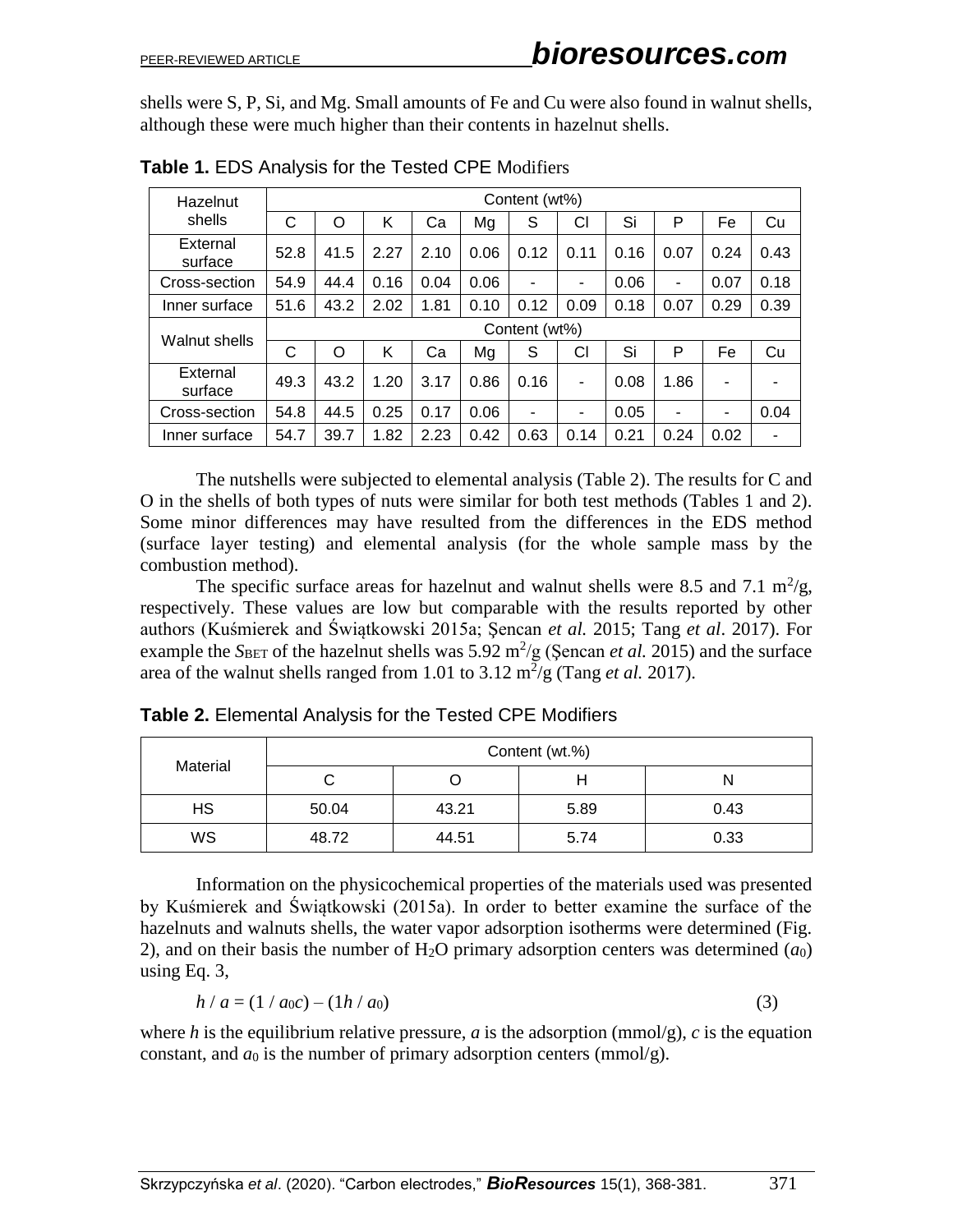# PEER-REVIEWED ARTICLE *bioresources.com*



**Fig. 1.** SEM images of the hazelnut shells: a) external surface; b) cross-section; c) inner surface and walnut shells: d) external surface; e) cross-section; f) inner surface

A detailed procedure is described in Kuśmierek *et al.* (2019). The *a*<sup>0</sup> values allow the characterization of the degree of polarity of the adsorbent surface to estimate its hydrophilic or hydrophobic character. A slightly higher number of H<sub>2</sub>O primary adsorption centers obtained for the WS  $(12.7 \text{ mmol/g})$  in comparison to the HS  $(11.9 \text{ mmol/g})$  means the surface of the walnut shells displayed a slightly higher polarity.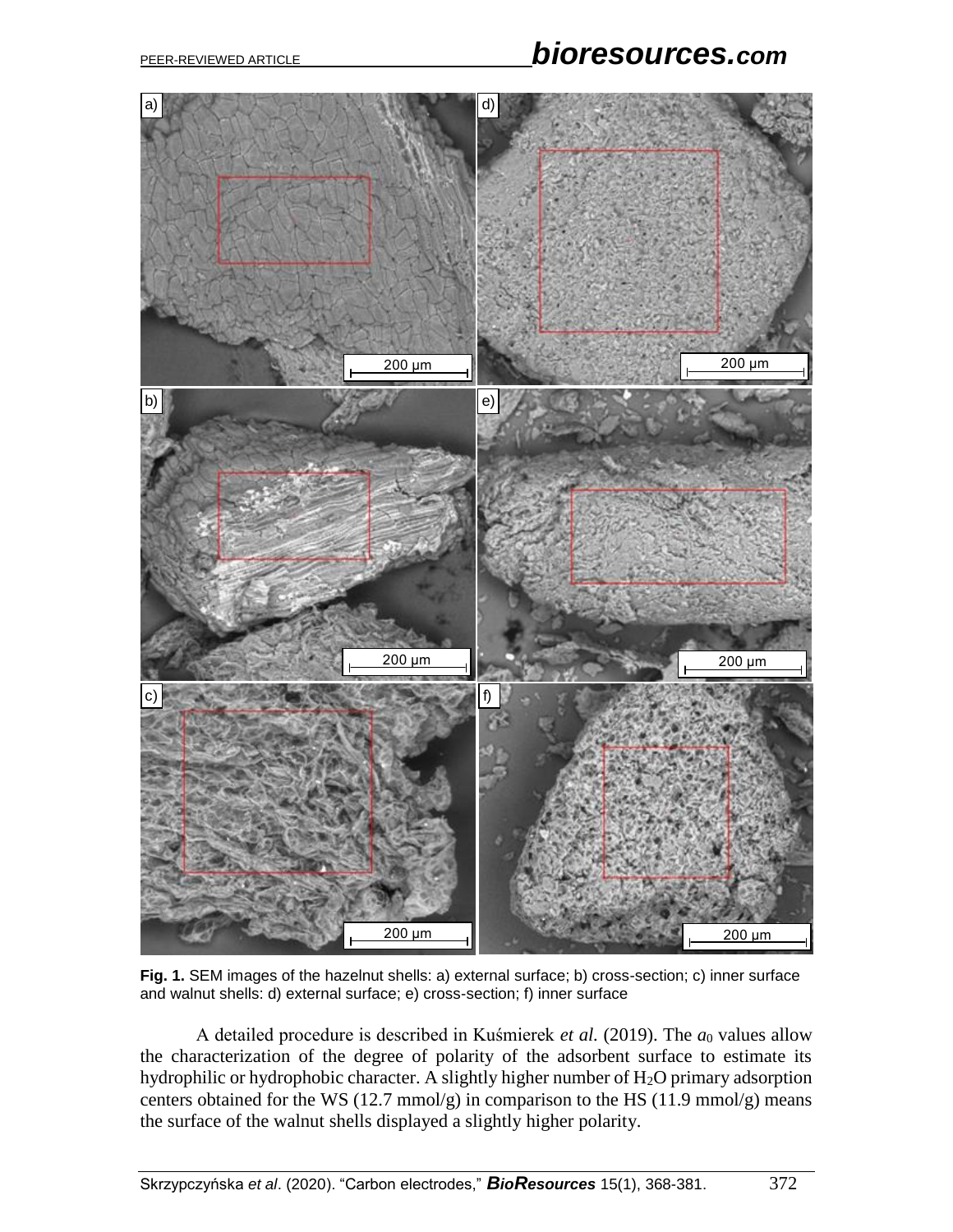

**Fig. 2.** Isotherms of water adsorption on the hazelnut and walnut shells

## **Adsorption Studies**

The 4-CP adsorption isotherms on the walnut shells and the hazelnuts shells from 0.1 mol/dm<sup>3</sup> of Na<sub>2</sub>SO<sub>4</sub> solution are shown in Fig. 3. The higher course of the experimental isotherm for HS compared to WS indicated a better adsorptive capacity of hazelnut shells in relation to 4-CP. In order to more accurately interpret the obtained results, the Langmuir (Eq. 4) and Freundlich isotherms (Eq. 5) were used for their description:

$$
q_{\rm e} = (q_{\rm m}bC_e)/(1 + bC_{\rm e})\tag{4}
$$

$$
q_{\rm e} = K_{\rm F} C_{\rm e}^{1/n} \tag{5}
$$

where  $q_m$  is the maximum adsorptive capacity (mmol/g), *b* is the constant of the Langmuir equation ( $dm^3/mmol$ ),  $K_F$  is the constant of the Freundlich equation [equal to  $\text{(mmol/g)}(\text{dm}^3/\text{mmol})^{1/n}$ , and *n* is the exponent of the equation.



**Fig. 3.** Adsorption isotherms of 4-chlorophenol onto the hazelnut and walnut shells from 0.1 mol/dm<sup>3</sup> sodium sulphate solution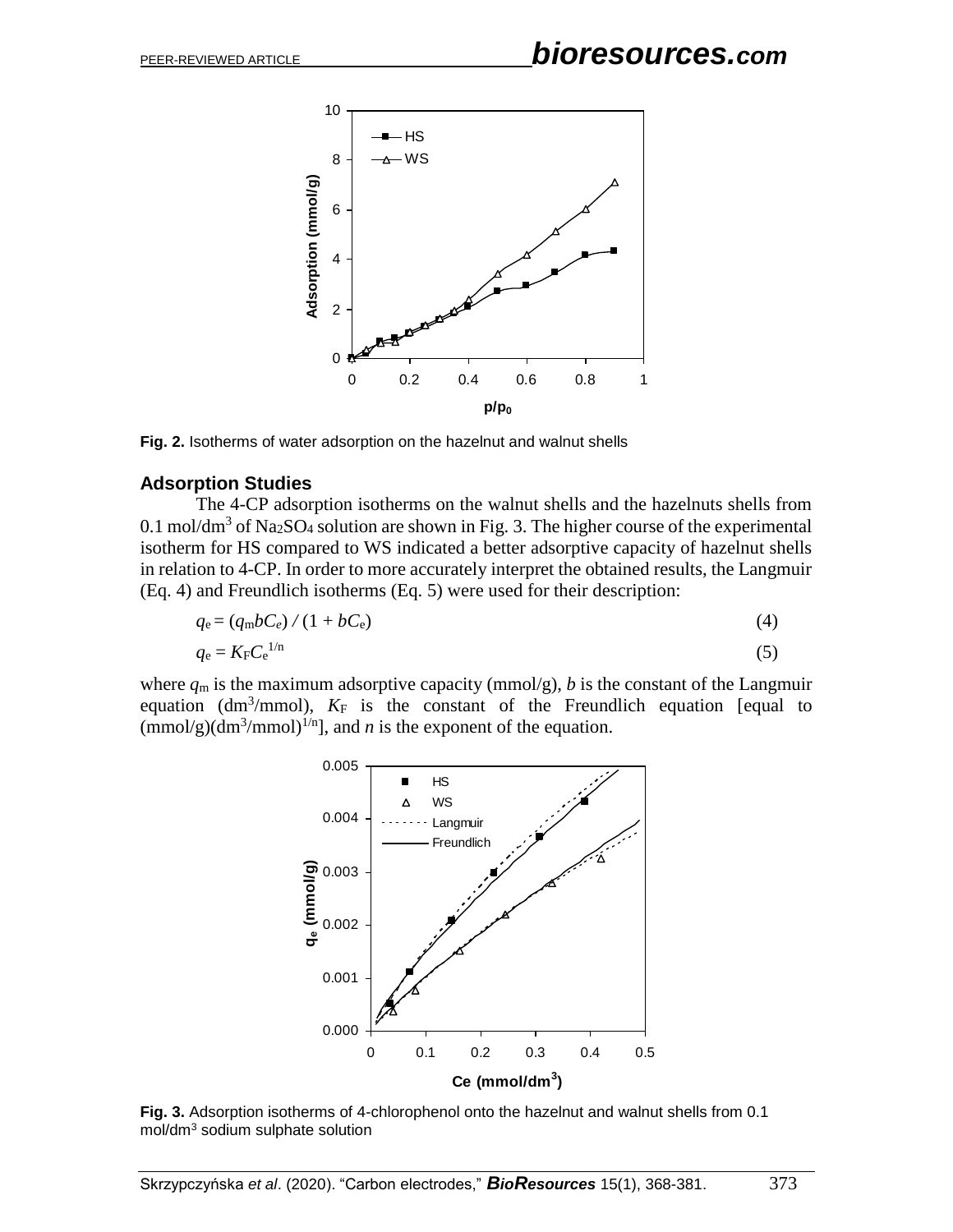The constants in Eqs. 4 and 5, shown in Table 3, were determined by curvilinear regression using Origin Pro 7.5 software. Higher  $q_m$  and  $K_F$  values were obtained for hazelnut shells. Therefore, HS seems to be a better sorbent in relation to 4-chlorophenol than WS probably due to their higher BET surface area in comparison to the walnut shells.

**Table 3.** The Langmuir and Freundlich Isotherm Equation Parameters for 4- Chlorophenol Sorption on the Hazelnut and Walnut Shells

| Adsorbent  |                | Langmuir                |       | Freundlich                      |       |                |  |
|------------|----------------|-------------------------|-------|---------------------------------|-------|----------------|--|
| (modifier) | am<br>(mmol/g) | (dm <sup>3</sup> /mmol) | $R^2$ | K⊧<br>$[(mmol/g)(dm3/mmol)1/n]$ |       | R <sup>2</sup> |  |
| <b>HS</b>  | 0.0153         | 1.381                   | 0.957 | 0.0108                          | 1.258 | 0.996          |  |
| WS         | 0.0131         | 0.818                   | 0.961 | 0.0091                          | .175  | 0.997          |  |

The adsorption capacities of HS  $(0.0153 \text{ mmol/g})$  and WS for 4-CP were essentially comparable with other low-cost adsorbents, including chitosan (0.020 mmol/g) (Li *et al.* 2009), hard coal (0.022 mmol/g) (Kuśmierek *et al.* 2016), and coke breeze (0.023 mmol/g) (Ahmaruzzaman and Sharma 2005).

The 4-CP adsorption was carried out according to the Freundlich model, for which higher values of correlation coefficients  $R^2$  ( $\geq$  0.996) were obtained than for the Langmuir isotherm equation. The good fit obtained for the Freundlich isotherm suggests the heterogeneous nature of the adsorbents surface. The  $K_F$  values obtained for 4-CP sorption from solutions of sodium sulphate for the HS  $[0.0108 \, (\text{mmol/g}) (\text{dm}^3/\text{mmol})^{1/n}]$  and the WS  $[0.0091 \, (\text{mmol/g})(\text{dm}^3/\text{mmol})^{1/n}]$  were higher than for the sorption of 4-CP from water  $[0.008 \text{ (mmol/g)}(\text{dm}^3/\text{mmol})^{1/n}]$  (Kuśmierek and Świątkowski 2015a). Increased adsorption of 4-CP from inorganic salt solutions compared to water has previously been observed in the case of activated carbons (Hameed *et al.* 2008; Kuśmierek and Świątkowski 2015b). Generally, the adsorption of chlorophenols increases in the presence of an inorganic salt in solution, and it increases further with concentration and ionic strength of the solution. A similar trend was observed in the case of low-cost sorbents, which are wastes of the agri-food industry, on which 2,4,6-trichlorophenol (Kuśmierek *et al.* 2017a,b) and pentachlorophenol (Kuśmierek *et al.* 2018; Wierzbicka *et al.* 2019) were adsorbed.

The adsorption kinetics of the 4-CP onto hazelnut and walnut shells is shown in Fig. 4. In order to better understand the adsorption kinetics of 4-CP on nutshells, the pseudo first-order and pseudo second-order models were tested to fit and evaluate the experimental kinetic data. The pseudo first-order (Lagergren 1898) (Eq. 6) and pseudo second-order (Ho and McKay 1999) (Eq. 7) equations are given as:

$$
\log (q_{\rm e} - q_{\rm t}) = \log q_{\rm e} - k_1 t / 2.303 \tag{6}
$$

$$
t/q_{\rm t} = 1/k_2 q_{\rm e}^2 + t/q_{\rm e} \tag{7}
$$

where  $k_1$  is the pseudo first-order adsorption rate constant  $(1/\text{min})$  and  $k_2$  is the pseudo second-order rate constant (g/mmol·min).

The calculated  $k_1$  rate constants were 0.0228 ( $R^2 = 0.960$ ) and 0.0217 ( $R^2 = 0.951$ ) 1/min for HS and WS, respectively. The pseudo second-order rate constants for HS and WS were found to be 9.043 and 8.868 g/mmol·min with high correlation coefficients of 0.993 and 0.994, respectively. The 4-CP was adsorbed slightly faster on the hazelnut shells than on the walnut shells. Based on higher correlation coefficients it can be concluded that the adsorption kinetics of 4-CP could well be approximated more favourably by pseudo second-order kinetic model rather than pseudo first-order kinetic equation. A good fitting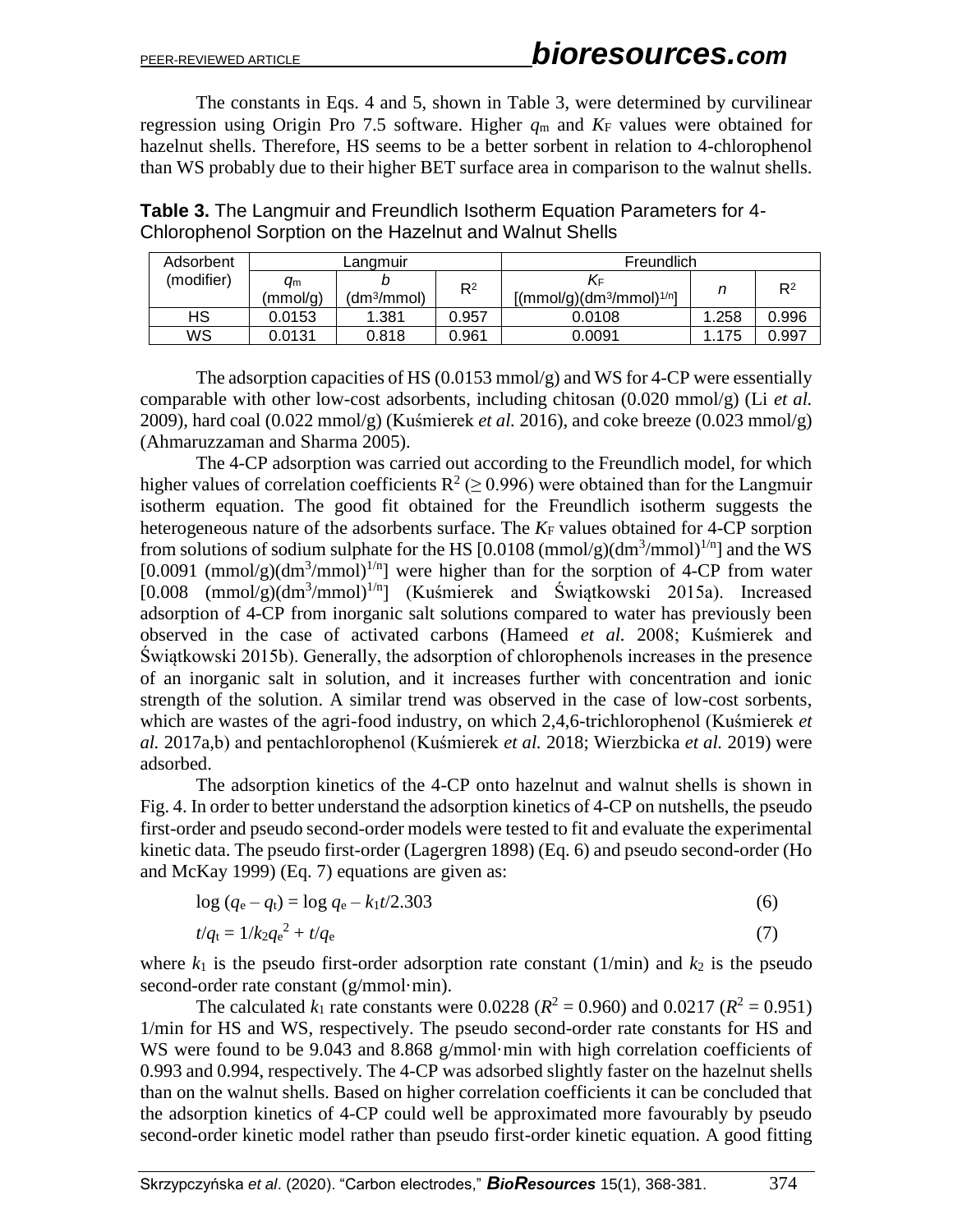of experimental data to pseudo second-order model suggests that the overall rate of adsorption process appears to be controlled by diffusion-related mechanisms.



**Fig. 4.** Adsorption kinetics of 4-chlorophenol ( $C<sub>0</sub> = 0.2$  mmol/dm<sup>3</sup>) onto the hazelnut and walnut shells from 0.1 mol/dm<sup>3</sup> sodium sulphate solution

#### **Electrochemical Studies**

The first stage of the electrochemical research was the determination of the electroactive surface of the tested electrodes (Apetrei *et al.* 2011; Ganesh and Kumara Swamy 2016). The electrochemical behavior of 2 mmol/dm<sup>3</sup> of potassium ferrocyanide  $[Fe(CN)_6]^{3-4}$  in 1 mmol/dm<sup>3</sup> of KCl was investigated using cyclic voltammetry (CV). The CV voltammograms are shown in Fig. 5.



**Fig. 5.** The CV curves registered in 2 mmol/dm<sup>3</sup> of [Fe(CN)<sub>6</sub>]<sup>3,4</sup> solution for CPEs modified with hazelnut and walnut shells (10% m/m)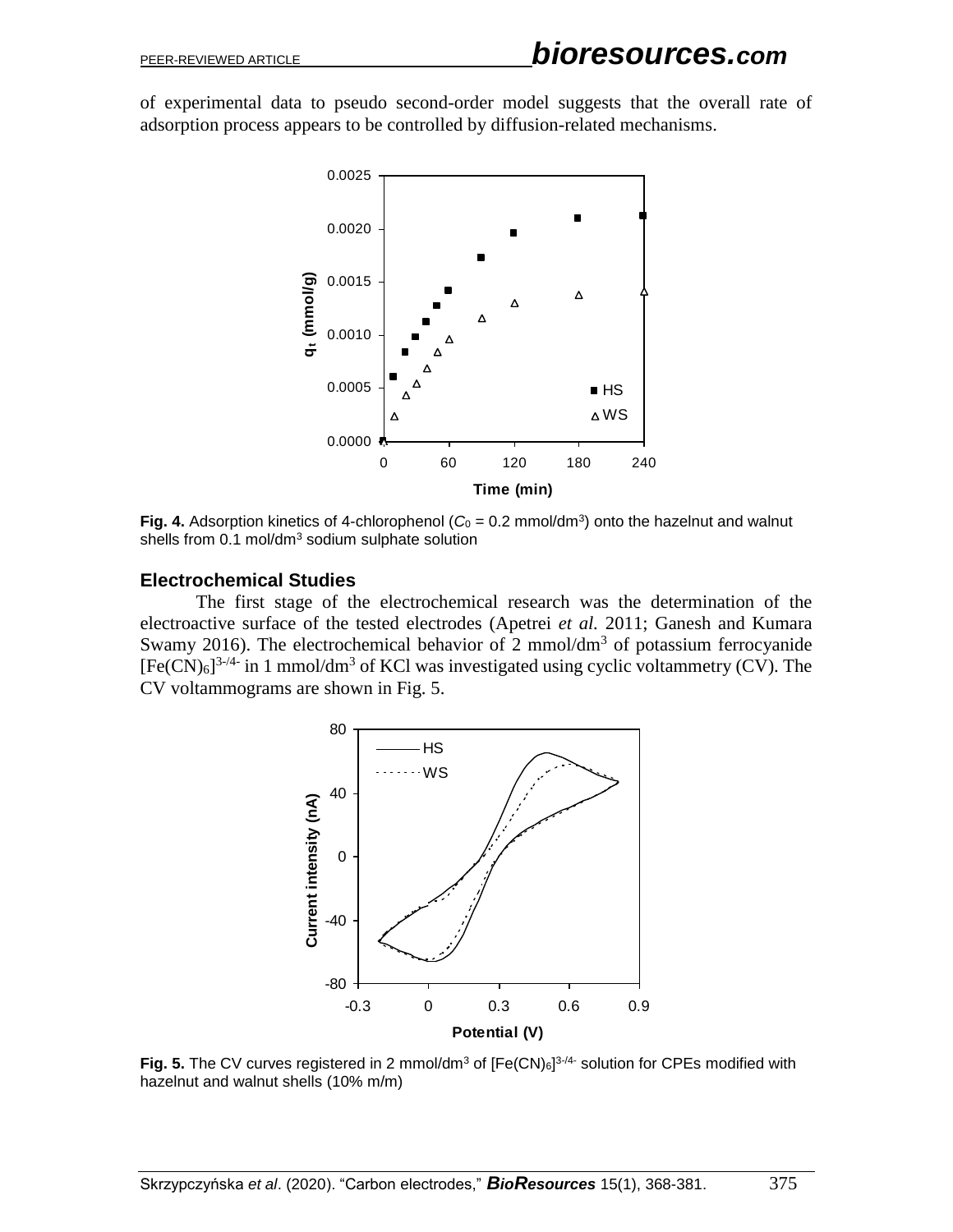The peak current for the reversible processes was determined from the Randles-Sevcik Equation, as seen in Eq. 8,

$$
I_p = 2.69 \times 10^5 \, AD^{1/2} n^{3/2} v^{1/2} C \tag{8}
$$

where *A* is the electrode surface  $(cm<sup>2</sup>)$ , *n* is the number of electrons participating in the reaction, *D* is the diffusion coefficient, *C* is the solution concentration (mmol/dm<sup>3</sup>), and *ν* is the scanning speed  $(V/s)$ .

Based on the results obtained from the CV curve, the active surface of the electrode modified with the WS was calculated as  $0.123 \text{ cm}^2$ , while for the electrode modified with the HS it was calculated as  $0.165 \text{ cm}^2$ .

Next, the influence of the accumulation time on the peak current of the oxidation of 4-CP in a solution of 0.5 mmol/ $dm<sup>3</sup>$  for the CPEs modified with both tested materials was determined. The peak current intensity was found to increase with the accumulation time until 2 min, after which it maintained a constant value (Fig. 6). In further studies the time of accumulation was assumed to be 2 min.



**Fig. 6.** Effect of accumulation time on the peak current

After accepting all measurement conditions, such as accumulation time and scanning speed, the CV curves were recorded for 4-CP solutions at concentrations of 0.1 to 0.5 mmol/dm<sup>3</sup> using a 5% and 10% addition of the materials tested (CPE modifiers). Example voltammetric curves for five concentrations of 4-CP (from 0.1 to 0.5 mmol/dm<sup>3</sup>) recorded using electrodes containing 5 and 10% addition of HS and WS are shown in Fig. 7. Based on the obtained results, *via* linear regression, equations of the calibration curves for individual electrodes were calculated and detection limits (LOD) were determined. The results are shown in Table 4.

Based on data obtained from the CV curves, an increase in peak current was found along with an increased addition of the modifier. This trend was observed for both modifiers. Even a small addition of the modifier clearly improved the electroanalytical properties of the electrode. In comparison to the unmodified electrode (graphite), all new electrodes showed a noticeable higher sensitivity in 4-CP detection. A two-fold increase in material addition (from 5 to 10 wt%) resulted in a 1.5-fold increase in the height of the oxidation peak. The potential for oxidation occurred at about  $0.75 \pm 0.05$  V. Generally, it can be concluded that better effects of the paste electrode modification were observed for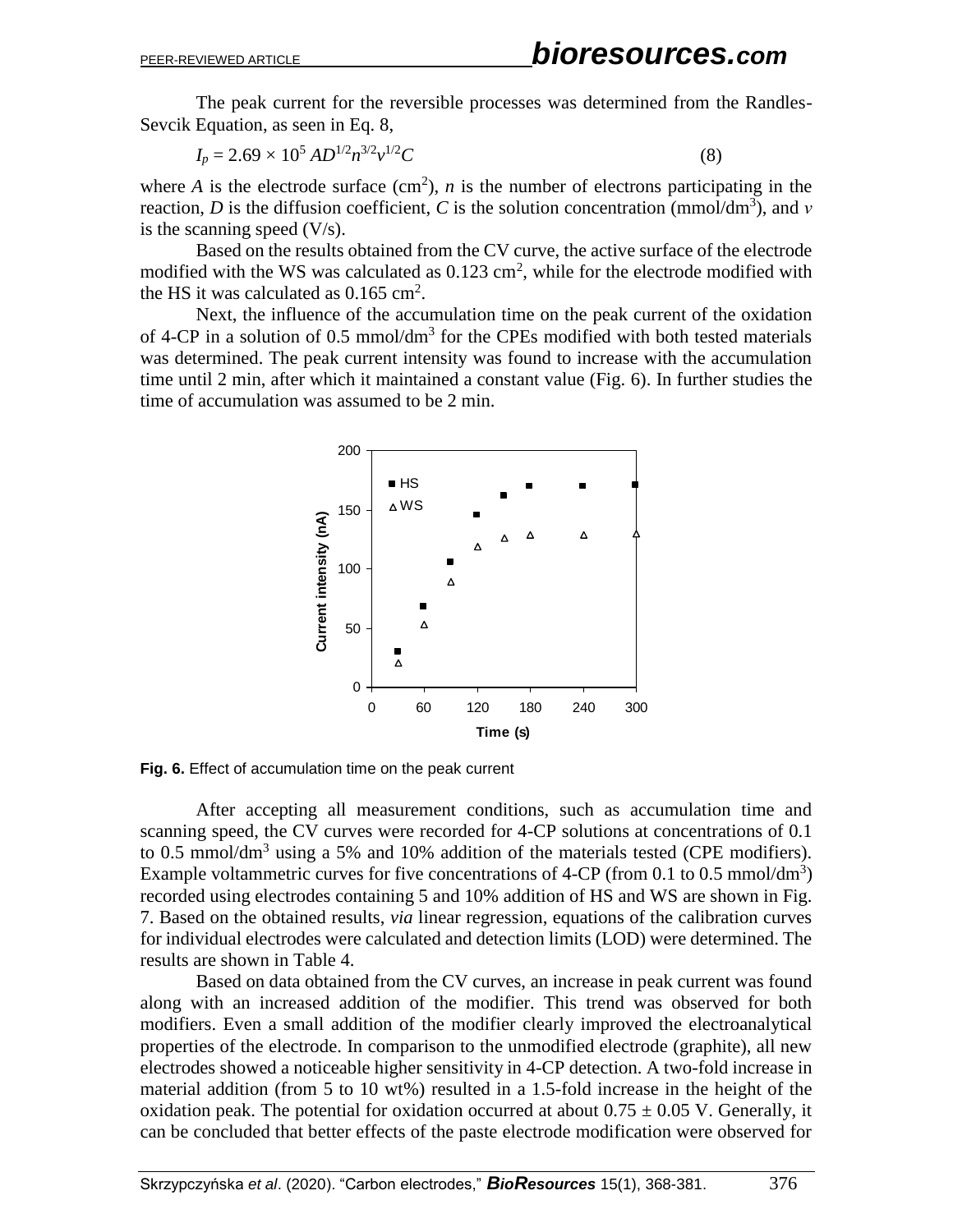# PEER-REVIEWED ARTICLE *bioresources.com*

the modifier (hazelnut shell) with a higher sorptive capacity in relation to 4-chlorophenol. The LODs observed for CPE modified with HS and WS were better than those observed for the CPEs modified with halloysite materials (Wierzbicka *et al.* 2019). As can be observed in Table 4, greatly increased sensitivity was achieved by including the nutshell material as carbon paste modifier. The increase can be explained as being due to a more open pore structure, allowing material to diffuse more rapidly in the electrode and adsorb more effective. Probably an important role is played here by the surface area of the nutshell materials, that was different (about two times greater) than for the main carbon paste material (graphite powder,  $S_{BET} = 4 \text{ m}^2/\text{g}$ ). Similar observations regarding the importance of the surface area of CPE modifiers were in previous papers by the authors (Skrzypczyńska *et al.* 2016; Kuśmierek *et al.* 2017c).



Fig. 7. The CV curves registered for 0.1, 0.3, and 0.5 mmol/dm<sup>3</sup> 4-CP for CPEs containing 10% of the modifier content

|                     | <b>Modifier Content</b> | Equation of a Straight | <b>LOD</b>                     | $R^2$ |  |
|---------------------|-------------------------|------------------------|--------------------------------|-------|--|
| Material (modifier) | $\frac{1}{2}$           | (Calibration) Line     | $(\mu \text{mol}/\text{dm}^3)$ |       |  |
| HS                  |                         | $y = 1.180x - 0.036$   | 8.44                           | 0.979 |  |
|                     | 10                      | $y = 1.980x - 0.056$   | 5.03                           | 0.961 |  |
|                     |                         | $v = 0.990x - 0.047$   | 10.06                          | 0.982 |  |
| WS                  | 10                      | $v = 1.261x + 0.074$   | 7.90                           | 0.951 |  |
| Only graphite       |                         | $y = 0.155x - 0.004$   | 63.20                          | 0.945 |  |

**Table 4.** Calibration Results for 4-CP Determination

## **CONCLUSIONS**

- 1. The use of the graphite paste electrode with walnut shells and hazelnut shells as a modifier increased the current peak oxidation of 4-chlorophenol.
- 2. Even a small addition of the modifier (5%) noticeably increased the possibilities of chlorophenol determination by means of carbon paste electrodes.
- 3. Materials with a higher sorptive capacity for the analyte (4-chlorophenol) were better modifiers.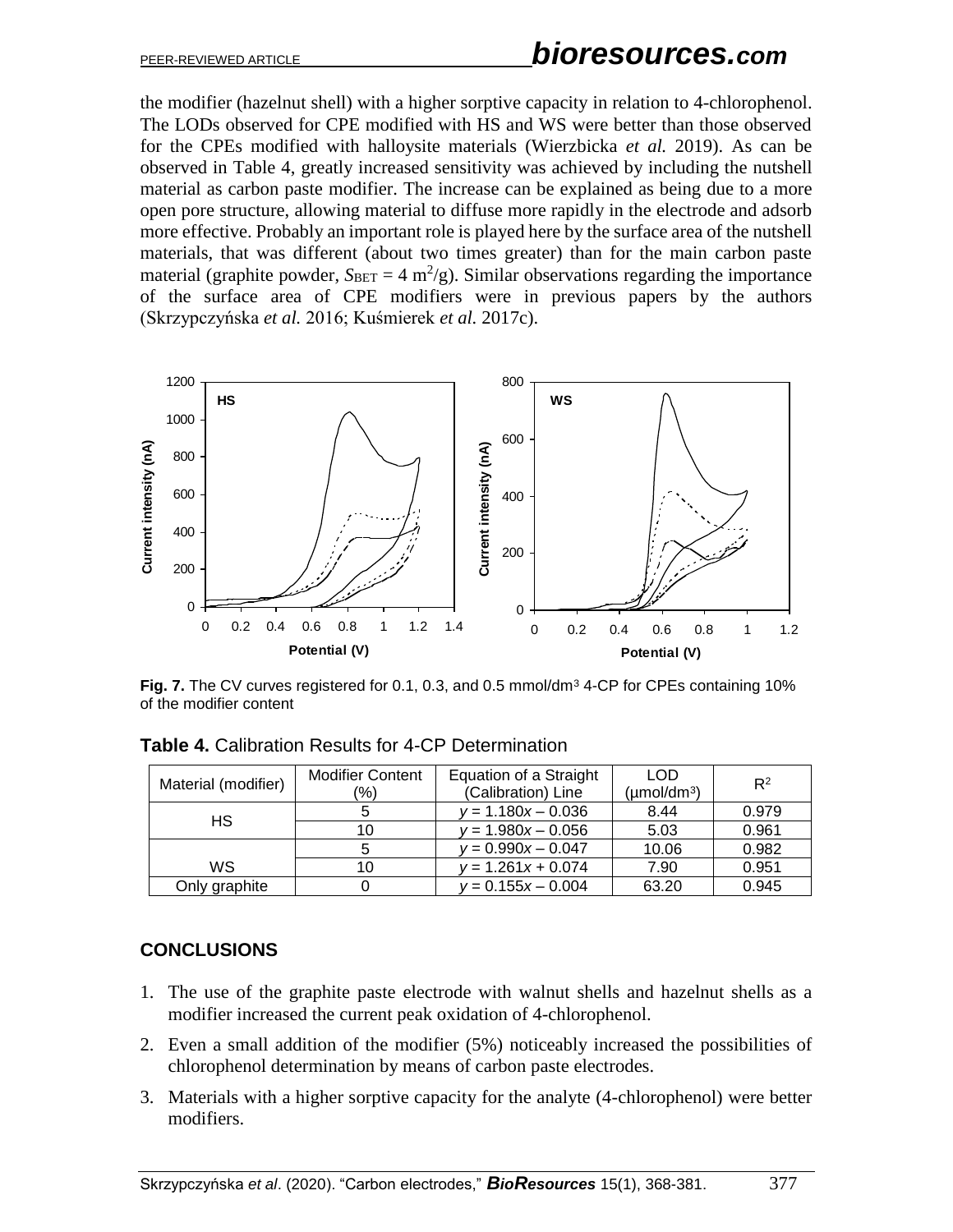## **ACKNOWLEDGMENTS**

The project was funded by a program of the Minister of Science and Higher Education entitled "Regional Initiative of Excellence" from 2019 to 2022 project number 025 / RID / 2018/19, with a financing amount of PLN 12,000,000.

## **REFERENCES CITED**

- Ahmaruzzaman, M., and Sharma, D. K. (2005). "Adsorption of phenols from wastewater," *Journal of Colloid and Interface Science* 287(1), 14-24. DOI: 10.1016/j.jcis.2005.01.075
- Almeda, S., Nozal, L., Arce, L., and Valcárcel, M. (2007). "Direct determination of chlorophenols present in liquid samples by using a supported liquid membrane coupled in-line with capillary electrophoresis equipment," *Analytica Chimica Acta* 587(1), 97-103. DOI: 10.1016/j.aca.2007.01.035
- Amiri, M., Ghaffari, S., Bezaatpour, A., and Marken, F. (2012). "Carbon nanoparticlechitosan composite electrode with anion, cation, and neutral binding sites: Dihydroxybenzene selectivity," *Sensors and Actuators B: Chemical* 162(1), 194-200. DOI: 10.1016/j.snb.2011.12.066
- Apetrei, C., Apetrei, I. M., De Saja, J. A, and Rodriguez-Mendez, M. L. (2011). "Carbon paste electrodes made from different carbonaceous materials: application in the study of antioxidants," *Sensors* 11, 1328-1344. DOI: 10.3390/s110201328
- Cao, J., Sun, T., and Grattan, K. T. V. (2014). "Gold nanorod-based localized surface plasmon resonance biosensors: A review," *Sensors and Actuators B: Chemical* 195, 332-351. DOI: 10.1016/j.snb.2014.01.056
- Czaplicka, M. (2004). "Sources and transformations of chlorophenols in the natural environment," *Science of The Total Environment* 322(1-3), 21-39. DOI: 10.1016/j.scitotenv.2003.09.015
- Dąbrowski, A., Podkościelny, P., Hubicki, Z., and Barczak, M. (2005). "Adsorption of phenolic compounds by activated carbon – A critical review," *Chemosphere* 58, 1049-1070. DOI: 10.1016/j.chemosphere.2004.09.067
- Dar, R. A., Naikoob, G. A., Hassan, I. U., and Shaikh, A. M. H. (2016). "Electrochemical behavior of kaempferol and its determination in presence of quercetin employing multi-walled carbon nanotube modified carbon paste electrode," *Analytical Chemistry Research* 7, 1-8. DOI: 10.1016/j.ancr.2015.11.002
- Das, P., Barbora, L., Das, M., and Goswami, P. (2014). "Highly sensitive and stable laccase based amperometric biosensor developed on nano-composite matrix for detecting pyrocatechol in environmental samples," *Sensors and Actuators B: Chemical* 192, 737-744. DOI: 10.1016/j.snb.2013.11.021
- Devnani, H., and Satsangee, S. P. (2013). "Voltammetric trace determination of mercury using plant refuse modified carbon paste electrodes," *Environmental Monitoring and Assessment* 185(11), 9333-9342. DOI: 10.1007/s10661-013-3255-7
- Elroby, A. (2015). "Chemically modified carbon paste electrodes for the determination of paroxetine hydrochloride in pharmaceutical preparations and biological fluids," *International Journal of Chemistry* 36(1), 1809-1817.
- Fan, C., Li, N., and Cao, X. (2015). "Determination of chlorophenols in honey samples using in-situ ionic liquid-dispersive liquid–liquid microextraction as a pretreatment method followed by high-performance liquid chromatography," *Food Chemistry* 174,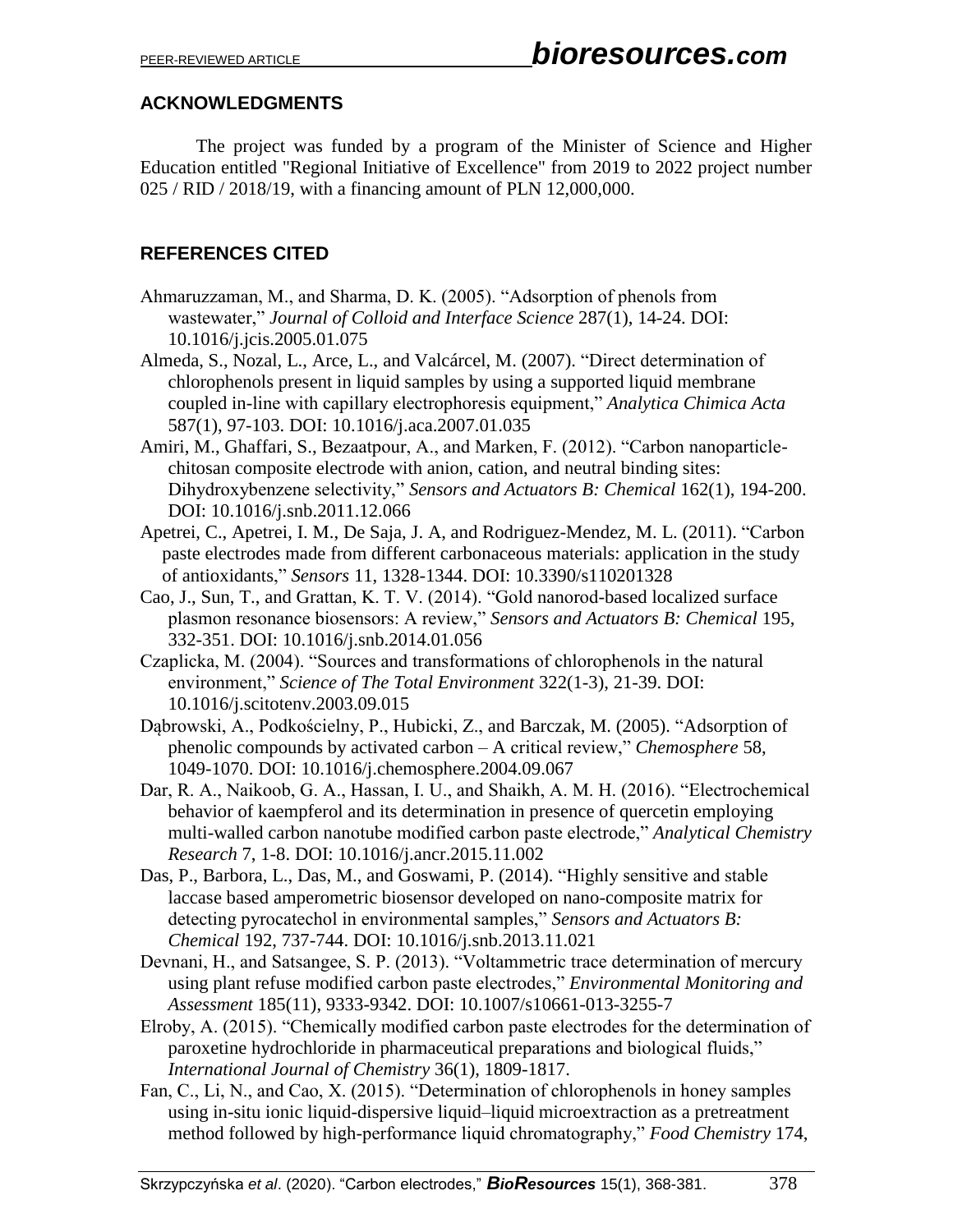446-451. DOI: 10.1016/j.foodchem.2014.11.050

- Gałuszka, A., Migaszewski, Z., and Namieśnik, J. (2013). "The 12 principles of green analytical chemistry and the SIGNIFICANCE mnemonic of green analytical practices," *Trends in Analytical Chemistry* 50, 78-84. DOI: 10.1016/j.trac.2013.04.010
- Gan, T., Lv, Z., Sun, J., Shi, Z., and Liu, Y. (2016). "Preparation of graphene oxidewrapped carbon sphere@silver spheres for high performance chlorinated phenols sensor," *Journal of Hazardous Materials* 302, 188-197. DOI: 10.1016/j.jhazmat.2015.09.061
- Ganesh, P. S., Kumara Swamy, B. E. (2016). "Voltammetric resolution of catechol and hydroquinone at eosin Y film modified carbon paste electrode," *Journal of Molecular Liquids* 220, 208-215. DOI: 10.1016/j.molliq.2016.04.078
- Gómez, Y., Fernández, L., Borrás, C., Mostany, J., and Scharifker, B. (2011). "Characterization of a carbon paste electrode modified with tripolyphosphatemodified kaolinite clay for the detection of lead," *Talanta* 85(3), 1357-1363. DOI: 10.1016/j.talanta.2011.06.014
- Hameed, B. H., Chin, L. H., and Rengaraj, S. (2008). "Adsorption of 4-chlorophenol onto activated carbon prepared from rattan sawdust," *Desalination* 225(1-3), 185-198. DOI: 10.1016/j.desal.2007.04.095
- Ho, Y. S., and McKay, G. (1999). "Pseudo-second-order model for sorption processes," *Process Biochemistry* 34, 451-465.
- Khanikar, N., and Bhattacharyya, K. G. (2013). "Cu(II)-kaolinite and Cu(II) montmorillonite as catalysts for wet oxidative degradation of 2-chlorophenol, 4 chlorophenol and 2,4-dichlorophenol," *Chemical Engineering Journal* 233, 88-97. DOI: 10.1016/j.cej.2013.08.018
- Kuśmierek, K., and Świątkowski, A. (2015a). "Removal of chlorophenols from aqueous solutions by sorption onto walnut, pistachio and hazelnut shells," *Polish Journal of Chemical Technology* 17(1), 23-31. DOI: 10.1515/pjct-2015-0005
- Kuśmierek, K., and Świątkowski, A. (2015b). "The influence of an electrolyte on the adsorption of 4-chlorophenol onto activated carbon and multi-walled carbon nanotubes," *Desalination and Water Treatment* 56(11), 2807-2816. DOI: 10.1080/19443994.2014.965221
- Kuśmierek, K., Borucka, M., Świątkowski, A., and Dąbek, L. (2019). "Evaluation of different carbon materials in adsorption and solid-phase microextraction of 2,4,6 trichlorophenol from water," *Desalination and Water Treatment* 157, 129-137. DOI: 10.5004/dwt.2019.24124
- Kuśmierek, K., Dąbek, L., and Świątkowski, A. (2018). "Adsorptive removal of pentachlorophenol from water using agricultural and industrial wastes," *Desalination and Water Treatment* 117, 142-148. DOI: 10.5004/dwt.2018.22178
- Kuśmierek, K., Idźkiewicz, P., Świątkowski, A., and Dąbek, L. (2017a). "Adsorptive removal of pentachlorophenol from aqueous solutions using powdered eggshell," *Archives of Environmental Protection* 43(3), 10-16. DOI: 10.1515/aep-2017-0029
- Kuśmierek, K., Świątkowski, A., and Dąbek, L. (2017b). "Removal of 2,4,6 trichlorophenol from aqueous solutions using agricultural waste as low-cost adsorbents," *Environment Protection Engineering* 43(4), 149-163. DOI: 10.5277/epe170412
- Kuśmierek, K., Świątkowski, A., Skrzypczyńska, K., Błażewicz, S., and Hryniewicz, J. (2017c). "The effects of the thermal treatment of activated carbon on the phenols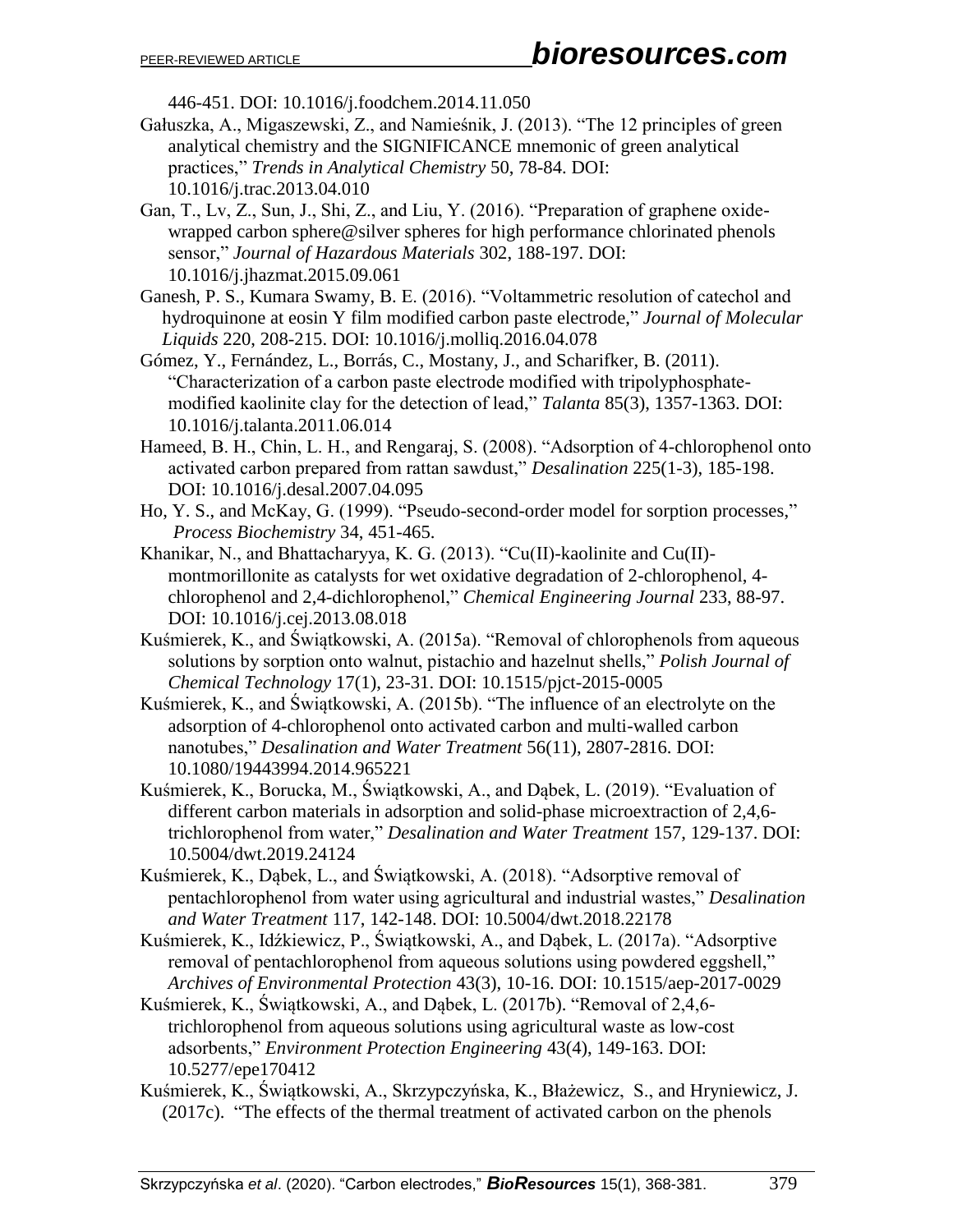adsorption," *Korean Journal of Chemical Engineering* 34/4, 1081-1090. DOI: 10.1007/s11814-017-0015-3

- Kuśmierek, K., Zarębska, K., and Świątkowski, A. (2016). "Hard coal as a potential lowcost absorbent for removal of 4-chlorophenol from water," *Water Science & Technology* 73(8), 2025-2030. DOI: 10.2166/wst.2016.046
- Lagergren, S. (1898). "Theorie der sogenannten Adsorption geloester Stoffe," *Vetenskapsakademiens Handlinga*r 24, 1-39.

Li, J. M., Meng, X. G., Hu, C. W., and Du, J. (2009). "Adsorption of phenol, *p*chlorophenol and *p*-nitrophenol onto functional chitosan," *Bioresource Technology* 100(3), 1168-1173. DOI: 10.1016/j.biortech.2008.09.015

Lin, S. H., and Juang, R. S. (2009). "Adsorption of phenol and its derivatives from water using synthetic resins and low-cost natural adsorbents: A review," *Journal of Environmental Management* 90, 1336-1349. DOI: 10.1016/j.jenvman.2008.09.003

Mojica, E. R. E., Vidal, J. M., Pelegrina, A. B., and Micor, J. R. L. (2007). "Voltammetric determination of lead (II) ions at carbon paste electrode modified with banana tissue," *Journal of Applied Sciences* 7(9), 1286-1292. DOI: 10.3923/jas.2007.1286.1292

- Mukdasai, S., Butwong, N., Thomas, C., Srijaranai, S., and Srijaranai, S. (2016). "A sensitive and selective spectrophotometric method for 2-chlorophenol based on solid phase extraction with mixed hemimicelle magnetic nanoparticles," *Arabian Journal of Chemistry* 9(3), 463-470. DOI: 10.1016/j.arabjc.2014.12.023
- Noorimotlagh, Z., Shahriyar, S., Darvishi Cheshmeh Soltanic, R., and Tajik, R. (2016). "Optimized adsorption of 4-chlorophenol onto activated carbon derived from milk vetch utilizing response surface methodology," *Desalination and Water Treatment* 57, 14213-14226. DOI: 10.1080/19443994.2015.1067830
- Oliveira, T. M. B. F., Barroso, M. F., Morais, S., Araújo, M., Freire, C., Lima-Neto, P., Correia, A. N., Oliveira, M. B. P. P., and Delerue-Matos, C. (2014). "Sensitive bienzymatic biosensor based on polyphenoloxidases-gold nanoparticles-chitosan hybrid film-graphene doped carbon paste electrode for carbamates detection," *Bioelectrochemistry* 98, 20-29. DOI: 10.1016/j.bioelechem.2014.02.003

Saraji, M., and Ghani, M. (2015). "Hollow fiber liquid-liquid-liquid microextraction followed by solid-phase microextraction and in situ derivatization for the determination of chlorophenols by gas chromatography-electron capture detection," *Journal of Chromatography A* 1418, 45-53. DOI: 10.1016/j.chroma.2015.09.062

- Şencan, A., Karaboyacı, M., and Kılıç, M. (2015). "Determination of lead(II) sorption capacity of hazelnut shell and activated carbon obtained from hazelnut shell activated with ZnCl2," *Environmental Science and Pollution Research* 22(5), 3238-3248. DOI: 10.1007/s11356-014-2974-9
- Skrzypczyńska, K., Kuśmierek, K., and Świątkowski, A. (2016). "Carbon paste electrodes modified with various carbonaceous materials for the determination of 2,4 dichlorophenoxyacetic acid by differential pulse voltammetry," *Journal of Electroanalytical Chemistry* 766, 8-15. DOI: 10.1016/j.jelechem.2016.01.025
- Soto, M. L., Moure, A., Dominguez, H., and Parajo, J. C. (2011). "Recovery, concentration and purification of phenolic compounds by adsorption: A review," *Journal of Food Engineering* 105, 1-27. DOI: 10.1016/j.jfoodeng.2011.02.010
- Tang, R., Dai, C., Li, C., Liu, W., Gao, S., and Wang, C. (2017). "Removal of methylene blue from aqueous solution using agricultural residue walnut shell: equilibrium, kinetic, and thermodynamic studies," *Journal of Chemistry* 2017, 1-10, Article ID 8404965. DOI: 10.1155/2017/8404965